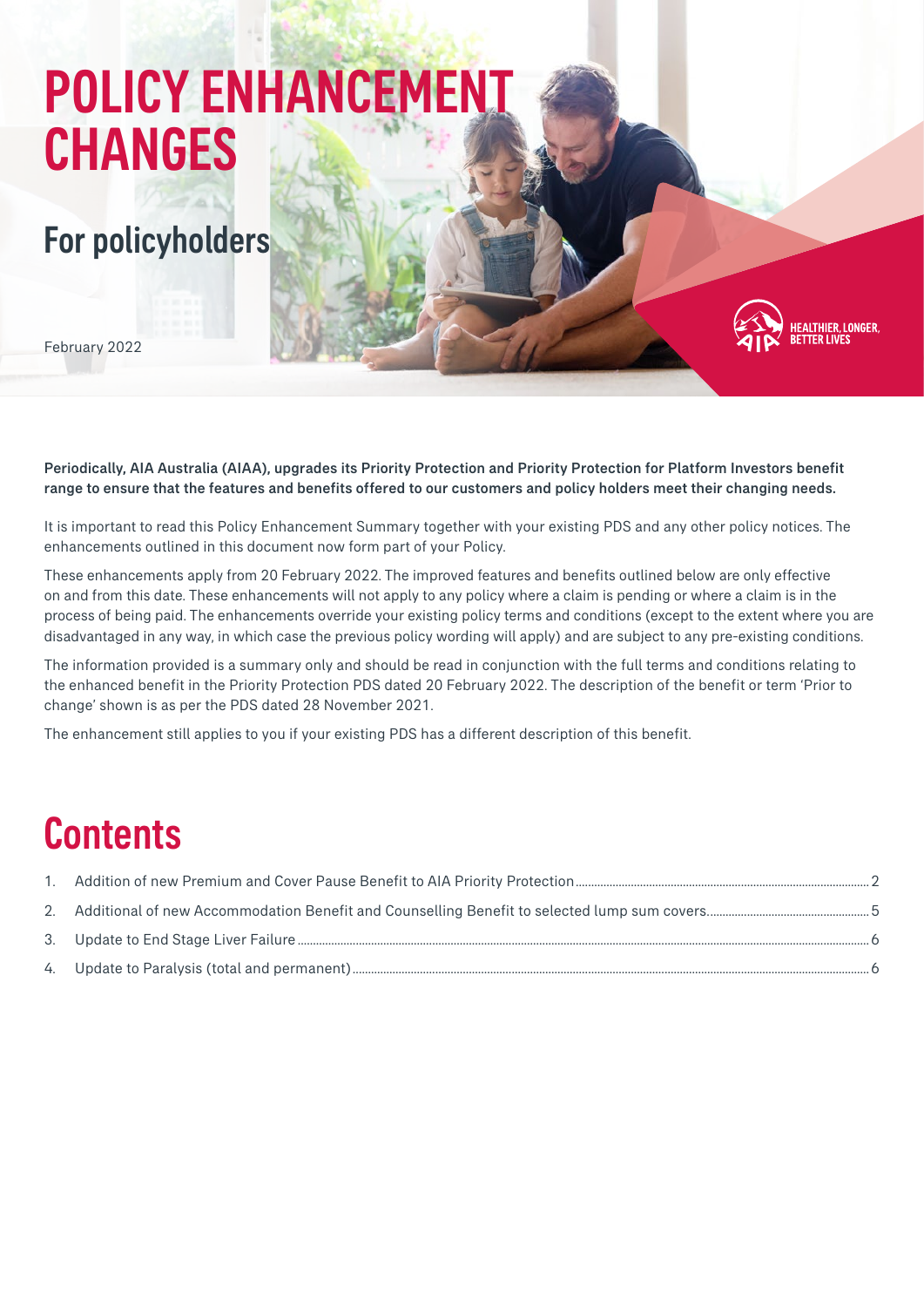| <b>Benefit</b>                           | <b>Prior to change</b>                                                                                                                  | <b>After change</b>                                                                                                                                                                                                                                                                                                                                                                          |  |
|------------------------------------------|-----------------------------------------------------------------------------------------------------------------------------------------|----------------------------------------------------------------------------------------------------------------------------------------------------------------------------------------------------------------------------------------------------------------------------------------------------------------------------------------------------------------------------------------------|--|
| Available as<br>built-in benefit         | <b>Changes:</b> For eligible policies the introduction of the ability to pause premium and cover in the event of financial<br>hardship. |                                                                                                                                                                                                                                                                                                                                                                                              |  |
| to all AIA Priority<br><b>Protection</b> | New addition.                                                                                                                           | Section 7.6 (Page 83)                                                                                                                                                                                                                                                                                                                                                                        |  |
| <b>Policies</b>                          |                                                                                                                                         | <b>7.6 Premium and Cover Pause Benefit</b>                                                                                                                                                                                                                                                                                                                                                   |  |
|                                          |                                                                                                                                         | For eligible policies, and subject to acceptance of your application, you may<br>apply to temporarily suspend your policy's premiums (including policy fee) and<br>cover for a period of 3, 6 or 12 months in certain circumstances.                                                                                                                                                         |  |
|                                          |                                                                                                                                         | We recommend in all cases that you speak to your Financial adviser prior to<br>submitting an application for Premium and Cover Pause.                                                                                                                                                                                                                                                        |  |
|                                          |                                                                                                                                         | Premium and Cover Pause is available to support customers who are<br>experiencing financial hardship. For the purposes of this benefit, financial<br>hardship is defined as a set of circumstances that has resulted in a reduction in<br>your usual levels of income and, as a result, you have or expect to have difficulty<br>paying your usual living expenses.                          |  |
|                                          |                                                                                                                                         | Examples of such circumstances include, but are not restricted to:                                                                                                                                                                                                                                                                                                                           |  |
|                                          |                                                                                                                                         | • Employer approved leave including maternity, paternity, or sabbatical leave,                                                                                                                                                                                                                                                                                                               |  |
|                                          |                                                                                                                                         | • Unemployment,                                                                                                                                                                                                                                                                                                                                                                              |  |
|                                          |                                                                                                                                         | • Business closure or bankruptcy,                                                                                                                                                                                                                                                                                                                                                            |  |
|                                          |                                                                                                                                         | • Injury or illness,                                                                                                                                                                                                                                                                                                                                                                         |  |
|                                          |                                                                                                                                         | • Leaving paid employment to become a full-time caregiver for a spouse, partner<br>or dependent child,                                                                                                                                                                                                                                                                                       |  |
|                                          |                                                                                                                                         | • Death of a spouse, partner or child,                                                                                                                                                                                                                                                                                                                                                       |  |
|                                          |                                                                                                                                         | • Natural disaster where the event affects a Life Insured's ability to undertake<br>their usual work                                                                                                                                                                                                                                                                                         |  |
|                                          |                                                                                                                                         | The maximum, total cumulative pause period available is 12 months per policy<br>(including pause periods utilised under a policy replaced with the existing<br>policy). It is important to understand that once your Premium and Cover Pause<br>period has started, you will not be able to resume cover prior to the scheduled<br>end date of the agreed Premium and Cover Pause period.    |  |
|                                          |                                                                                                                                         | Premium and Cover Pause is not available in the following circumstances;                                                                                                                                                                                                                                                                                                                     |  |
|                                          |                                                                                                                                         | • Your policy is held within a Superannuation Plan,                                                                                                                                                                                                                                                                                                                                          |  |
|                                          |                                                                                                                                         | • Your policy is a Superannuation-linked policy,                                                                                                                                                                                                                                                                                                                                             |  |
|                                          |                                                                                                                                         | • Your policy has not been in force for at least 24 months,                                                                                                                                                                                                                                                                                                                                  |  |
|                                          |                                                                                                                                         | • Cover under your policy has been increased within the last 12 months,                                                                                                                                                                                                                                                                                                                      |  |
|                                          |                                                                                                                                         | • Where the Life Insured under the policy is, in respect of any AIA life insurance<br>policy, currently receiving income protection benefits or has lodged an income<br>protection claim that is currently being assessed, or has received an income<br>protection benefit payment for any period in the 12 months prior to the<br>planned commencement of a Premium and Cover Pause period. |  |
|                                          |                                                                                                                                         | If you are experiencing financial hardship but your policy is not eligible for<br>Premium and Cover Pause, then please contact us to discuss your circumstances<br>as we may be able to offer alternative solutions to assist.                                                                                                                                                               |  |
|                                          |                                                                                                                                         | Where there is more than one Policy Owner, all Policy Owners must provide us<br>with their agreement to exercise the Premium and Cover Pause (unless there is<br>an existing authority to transact on behalf of all Policy Owners)                                                                                                                                                           |  |
|                                          |                                                                                                                                         | Prior to start of your Premium and Cover Pause period we will confirm to you the<br>start date and end date of the period. The Premium and Cover Pause period is<br>the period between and inclusive of these dates.                                                                                                                                                                         |  |

#### <span id="page-1-0"></span>1. Addition of new Premium and Cover Pause Benefit to AIA Priority Protection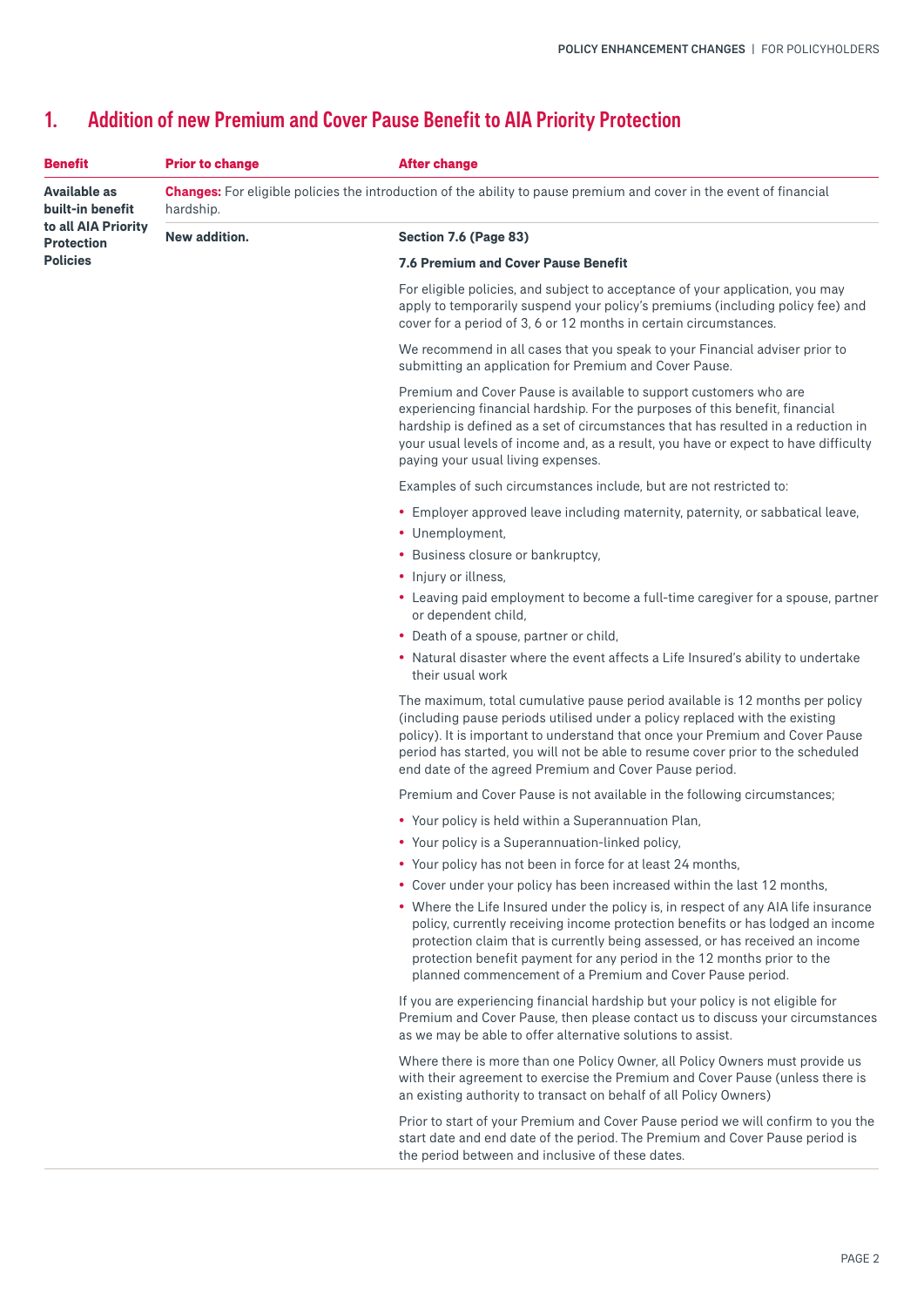| <b>Benefit</b> | <b>Prior to change</b> | <b>After change</b>                                                                                                                                                                                                                                                                                                                                                                                                                                                                                                                                                                                                                          |
|----------------|------------------------|----------------------------------------------------------------------------------------------------------------------------------------------------------------------------------------------------------------------------------------------------------------------------------------------------------------------------------------------------------------------------------------------------------------------------------------------------------------------------------------------------------------------------------------------------------------------------------------------------------------------------------------------|
|                |                        | During an agreed Premium and Cover Pause period, both your cover and your<br>premiums are temporarily suspended. All benefits under the policy will be<br>suspended for the duration of the Premium and Cover pause period.                                                                                                                                                                                                                                                                                                                                                                                                                  |
|                |                        | For policies with a monthly premium frequency, you can apply to pause<br>premiums and cover for a period of 3, 6 or 12 months.                                                                                                                                                                                                                                                                                                                                                                                                                                                                                                               |
|                |                        | Once your pause application has been accepted, we will notify you of the date on<br>which your premium and cover will resume.                                                                                                                                                                                                                                                                                                                                                                                                                                                                                                                |
|                |                        | For policies with a yearly or half-yearly premium frequency, your period of<br>Premium and Cover Pause can only start on the next premium due date following<br>acceptance of your Premium and Cover Pause application. Policies with a yearly<br>premium frequency can only be paused for a 12 month period. Policies with a half-<br>yearly premium frequency can only be paused for a 6 month or 12 month period.                                                                                                                                                                                                                         |
|                |                        | Alternatively, if a shorter pause period is required, policies with a yearly or half-<br>yearly premium frequency can be converted to a monthly premium frequency<br>prior to the start of the pause period. Please note, monthly and half-yearly<br>premium payments are subject to a premium frequency charge that will be<br>included in the premium amount. Please refer to Section 11.2 of this PDS for<br>more information.                                                                                                                                                                                                            |
|                |                        | Where any existing benefits under a policy are due to expire during a period of<br>Premium and Cover Pause, that expiry will still occur.                                                                                                                                                                                                                                                                                                                                                                                                                                                                                                    |
|                |                        | For existing policy benefits that have a specific eligibility or application<br>period (e.g. Guaranteed Insurability Options, Buy Back options and Crisis<br>Reinstatement) the option must be applied and accepted within the original<br>timeframe specified in your policy, even when this is during a period of Premium<br>and Cover Pause. Any amended cover and premium resulting from actioning<br>such a change will not however be applied until the end of the Premium and<br>Cover Pause period, when cover has resumed. Any cover resulting from a Buy-<br>Back option will not be reinstated until the end of the pause period. |
|                |                        | If during a period of Premium and Cover Pause period, you submit an application<br>for increased cover, cover held under any paused policies will be taken into<br>account when considering your eligibility and acceptance for further cover.                                                                                                                                                                                                                                                                                                                                                                                               |
|                |                        | During a period of Premium and Cover Pause, a policy cannot be cancelled<br>and replaced.                                                                                                                                                                                                                                                                                                                                                                                                                                                                                                                                                    |
|                |                        | During a period of Premium and Cover Pause, any AIA Vitality contribution fee<br>linked to the policy will also be paused. AIA Vitality membership will however<br>not be suspended and the Life Insured will be able to enjoy benefits available<br>under the AIA Vitality programme during the pause period (to a maximum period<br>of 12 months).                                                                                                                                                                                                                                                                                         |
|                |                        | On conclusion of the Premium and Cover Pause period, all cover provided<br>under your policy/ies and premiums payable in connection with that cover will<br>automatically resume. We will contact you prior to this to remind you of the date<br>your cover and premium will resume.                                                                                                                                                                                                                                                                                                                                                         |
|                |                        | Subject to the submission and acceptance of a new Premium and Cover Pause<br>application, you can extend any ongoing period of Premium and Cover Pause but<br>only for cumulative total of 12 months. Any application for an extension of an<br>existing premium and cover pause period must be submitted at least 7 working<br>days prior to the end of the preceding pause period.                                                                                                                                                                                                                                                         |
|                |                        | When your cover resumes, you will not be charged for any period during which<br>your premiums were paused. The premiums charged at the point your policy<br>resumes will reflect any premium changes which were due during the pause<br>period including, where relevant, Benefit Indexation, age related increases or<br>other premium changes as applicable to your policy.                                                                                                                                                                                                                                                                |
|                |                        | For the avoidance of doubt, your contract of insurance will continue during the                                                                                                                                                                                                                                                                                                                                                                                                                                                                                                                                                              |

period of Premium and Cover Pause.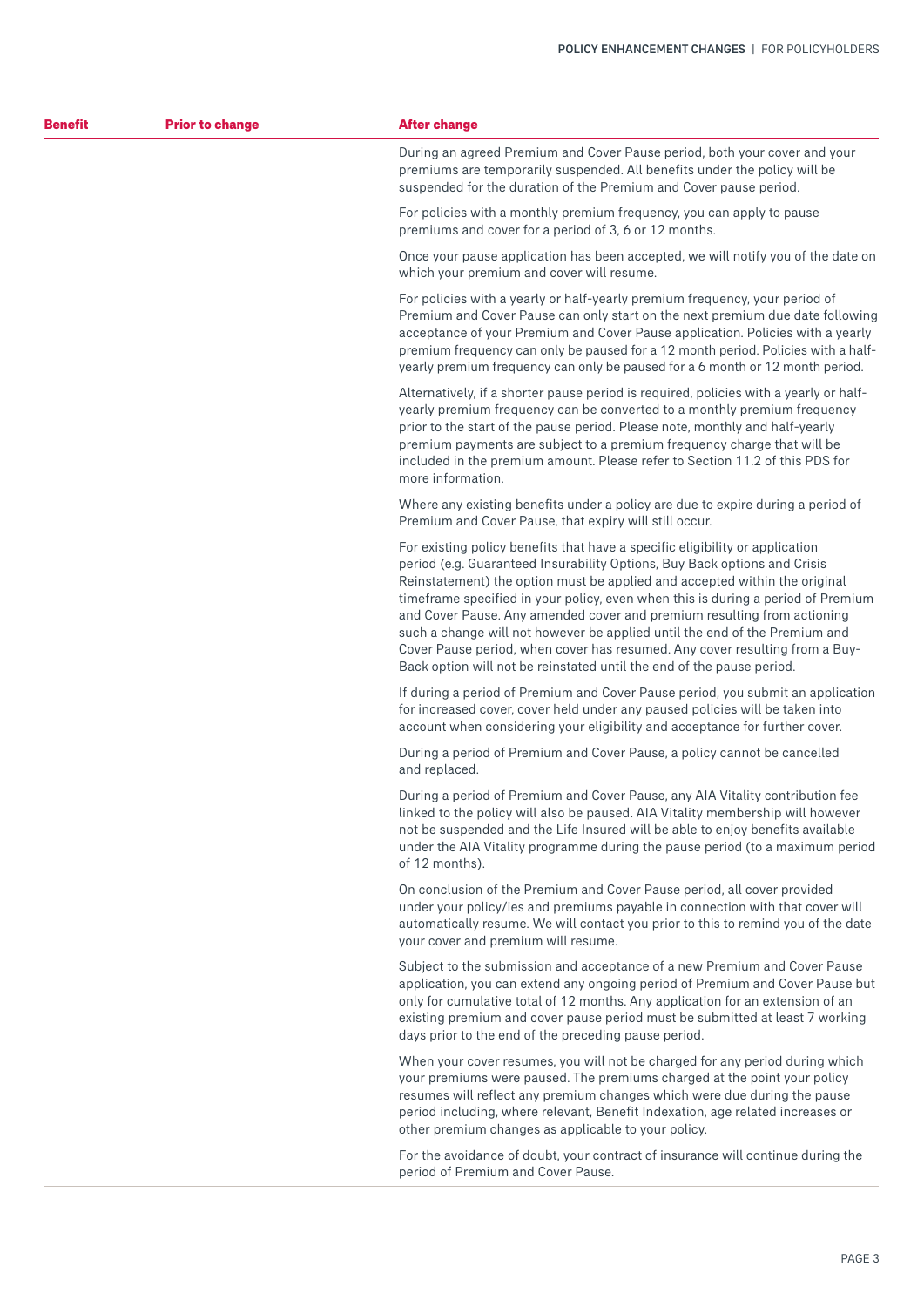| <b>Benefit</b> | <b>Prior to change</b> | <b>After change</b>                                                                                                                                                                                                                                                                                                                                                                                                                      |  |
|----------------|------------------------|------------------------------------------------------------------------------------------------------------------------------------------------------------------------------------------------------------------------------------------------------------------------------------------------------------------------------------------------------------------------------------------------------------------------------------------|--|
|                |                        | <b>IMPORTANT:</b>                                                                                                                                                                                                                                                                                                                                                                                                                        |  |
|                |                        | • Both during the Premium and Cover Pause period and any subsequent period<br>after your premiums and cover have recommenced, you will not be eligible to<br>claim for any sickness, injury, specified medical event, death or any other event<br>(including signs, symptoms or diagnosis of such Illness, Injury or condition)<br>that occurred for the first time during the Premium and Cover Pause period.                           |  |
|                |                        | • A sickness, injury or specified medical event is taken to have happened when:                                                                                                                                                                                                                                                                                                                                                          |  |
|                |                        | - a Medical Practitioner first gave the Life Insured advice, care or treatment or<br>recommended that the Insured Person seek advice, care or treatment for the<br>sickness, injury or specified medical event; or                                                                                                                                                                                                                       |  |
|                |                        | - in relation to a health condition, you experienced symptoms which, to<br>a reasonable person, would have indicated the presence of that health<br>condition or the need to seek medical treatment or                                                                                                                                                                                                                                   |  |
|                |                        | - investigation that would have revealed the presence of that health condition<br>prior to the end of your Premium and Cover Pause period, notwithstanding<br>that you were not in fact aware that you had the health condition.                                                                                                                                                                                                         |  |
|                |                        | • You will <b>NOT</b> be able to resume cover prior to the end of the agreed Premium<br>and Cover Pause period.                                                                                                                                                                                                                                                                                                                          |  |
|                | New addition.          | <b>Section 10.1 (Page 164)</b>                                                                                                                                                                                                                                                                                                                                                                                                           |  |
|                |                        | <b>Premium and Cover Pause</b>                                                                                                                                                                                                                                                                                                                                                                                                           |  |
|                |                        | Both during the Premium and Cover Pause period and any subsequent period<br>after your premiums and cover have recommenced, you will not be eligible to<br>claim for any sickness, injury, specified medical event, death or any other event<br>(including signs, symptoms or diagnosis of such Illness, Injury or condition) that<br>occurred for the first time during the Premium and Cover Pause period.                             |  |
|                |                        | A sickness, injury or specified medical event is taken to have happened when:                                                                                                                                                                                                                                                                                                                                                            |  |
|                |                        | • a Medical Practitioner first gave the Life Insured advice, care or treatment<br>or recommended that the Life Insured seek advice, care or treatment for the<br>sickness, injury or specified medical event; or                                                                                                                                                                                                                         |  |
|                |                        | • in relation to a health condition, you experienced symptoms which, to<br>a reasonable person, would have indicated the presence of that health<br>condition or the need to seek medical treatment or investigation that would<br>have revealed the presence of that health condition prior to the end of your<br>Premium and Cover Pause period, notwithstanding that you were not in fact<br>aware that you had the health condition. |  |
|                |                        | You will <b>NOT</b> be able to resume cover prior to the end of the agreed Premium and<br>Cover Pause period.                                                                                                                                                                                                                                                                                                                            |  |
|                |                        | If you decide to change premium frequency as part of the Premium and Cover<br>Pause process, it will be subject to a premium frequency charge that will be<br>included in the premium amount. Please refer to Section 11.2 of this PDS for<br>more information.                                                                                                                                                                          |  |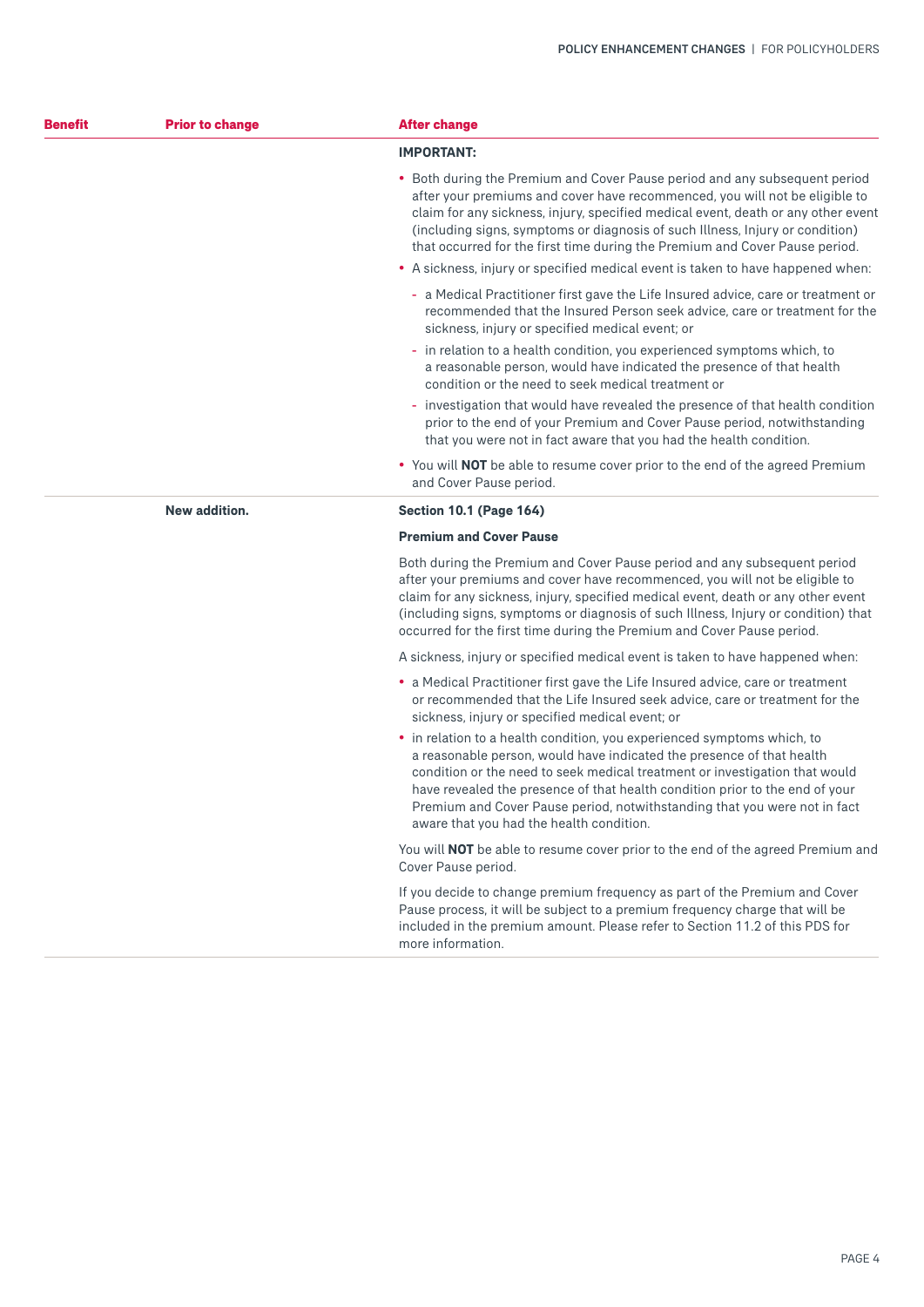#### <span id="page-4-0"></span>2. Additional of new Accommodation Benefit and Counselling Benefit to selected lump sum covers.

| <b>Benefit</b>                                                                    | <b>Prior to change</b> | <b>After change</b>                                                                                                                                                                                                                                                    |
|-----------------------------------------------------------------------------------|------------------------|------------------------------------------------------------------------------------------------------------------------------------------------------------------------------------------------------------------------------------------------------------------------|
| <b>Life Cover</b><br>covers available under AIA Priority Protection.<br>(Page 13) |                        | Change: Introduction of new Accommodation Benefit and Counselling Benefit to a number of existing lump sum                                                                                                                                                             |
| <b>Accidental Death</b><br>(Page 16)                                              | New addition.          | New Benefit wording as follows: (Please refer left column for page<br>references)                                                                                                                                                                                      |
| <b>Term Cover</b><br>(Page 20)                                                    |                        | <b>Accommodation Benefit</b>                                                                                                                                                                                                                                           |
| <b>Total and</b><br><b>Permanent</b>                                              |                        | Where we pay the <name as="" benefit="" column="" left="" of="" relevant="">, we will reimburse<br/>the accommodation costs incurred by your Immediate Family Members up to a<br/>maximum of \$250 per day, for a maximum of 30 days, for each day:</name>             |
| <b>Disablement and</b><br><b>Accidental Total</b>                                 |                        | • you are confined to bed due to the condition for which we paid the benefit;                                                                                                                                                                                          |
| and Permanent<br><b>Disablement</b>                                               |                        | • you are confined to bed more than 100 kilometres from your usual place of<br>residence; and                                                                                                                                                                          |
| (Page 27)<br><b>Universal Total</b><br>and Permanent                              |                        | • the Immediate Family Member remains away from their home, having<br>been required to travel more than 100 kilometres from their usual place of<br>residence to be with the Life Insured.                                                                             |
| <b>Disablement</b><br>(Page 33)                                                   |                        | We will require evidence which establishes your bed confinement and proof of<br>the accommodation costs that have been paid.                                                                                                                                           |
| <b>Crisis Recovery</b><br>(Page 41)<br><b>Double Total</b>                        |                        | If you are eligible for this benefit under more than one cover type, we will only<br>pay up to a maximum of \$250 per day and for a maximum of 30 days total<br>across per Life Insured, under all policies and benefit types.                                         |
| and Permanent<br><b>Disablement</b>                                               |                        | The total lifetime benefit paid under any Accommodation Benefit held under an<br>AIA policy will not exceed \$7,500 per Life Insured.                                                                                                                                  |
| (Page 91)<br><b>Double Universal</b>                                              |                        | This Accommodation Benefit is not payable if you are also claiming Home Care<br>Benefit under an AIA Priority Protection Income Protection benefit.                                                                                                                    |
| <b>Total and</b><br><b>Permanent</b><br><b>Disablement</b>                        |                        | This benefit is not available when the benefit is solely structured through<br>superannuation.                                                                                                                                                                         |
| (Page 96)                                                                         |                        | <b>Counselling Benefit</b>                                                                                                                                                                                                                                             |
| <b>Crisis Extension</b><br>(Page 108)                                             |                        | Where we pay the <name as="" benefit="" column="" left="" of="" relevant="">, we will pay \$200<br/>for each session of grief counselling you and/or an Immediate Family Member<br/>of the Life Insured, subsequently attend with a counsellor or psychologist.</name> |
| <b>Double Crisis</b><br><b>Recovery</b><br>(Page 121)                             |                        | Your counsellor or psychologist must, at the time of providing the counselling<br>service, be registered with the Australian Counselling Association (www.                                                                                                             |
| <b>Maximiser</b><br>(page 153)                                                    |                        | theaca.net.au) or the Psychotherapy and Counselling Federation of Australia<br>(pacfa.org.au).                                                                                                                                                                         |
|                                                                                   |                        | The maximum total Counselling Benefit amount we will pay across all benefits<br>and all policies held with AIA is \$1,200 per Life Insured.                                                                                                                            |
|                                                                                   |                        | The Counselling Benefit will only be paid to policyholders or nominated<br>beneficiaries.                                                                                                                                                                              |
|                                                                                   |                        | Counselling Benefit is not available when cover is solely structured through<br>superannuation.                                                                                                                                                                        |
|                                                                                   |                        | <b>Section 12.1: General Definitions (Page 178)</b>                                                                                                                                                                                                                    |
|                                                                                   |                        | Immediate Family Member means the Life Insured's spouse or de facto<br>partner, child, parent, siblings, grandparent, grandchild, including those<br>members mentioned who are step or adoptedrelatives.                                                               |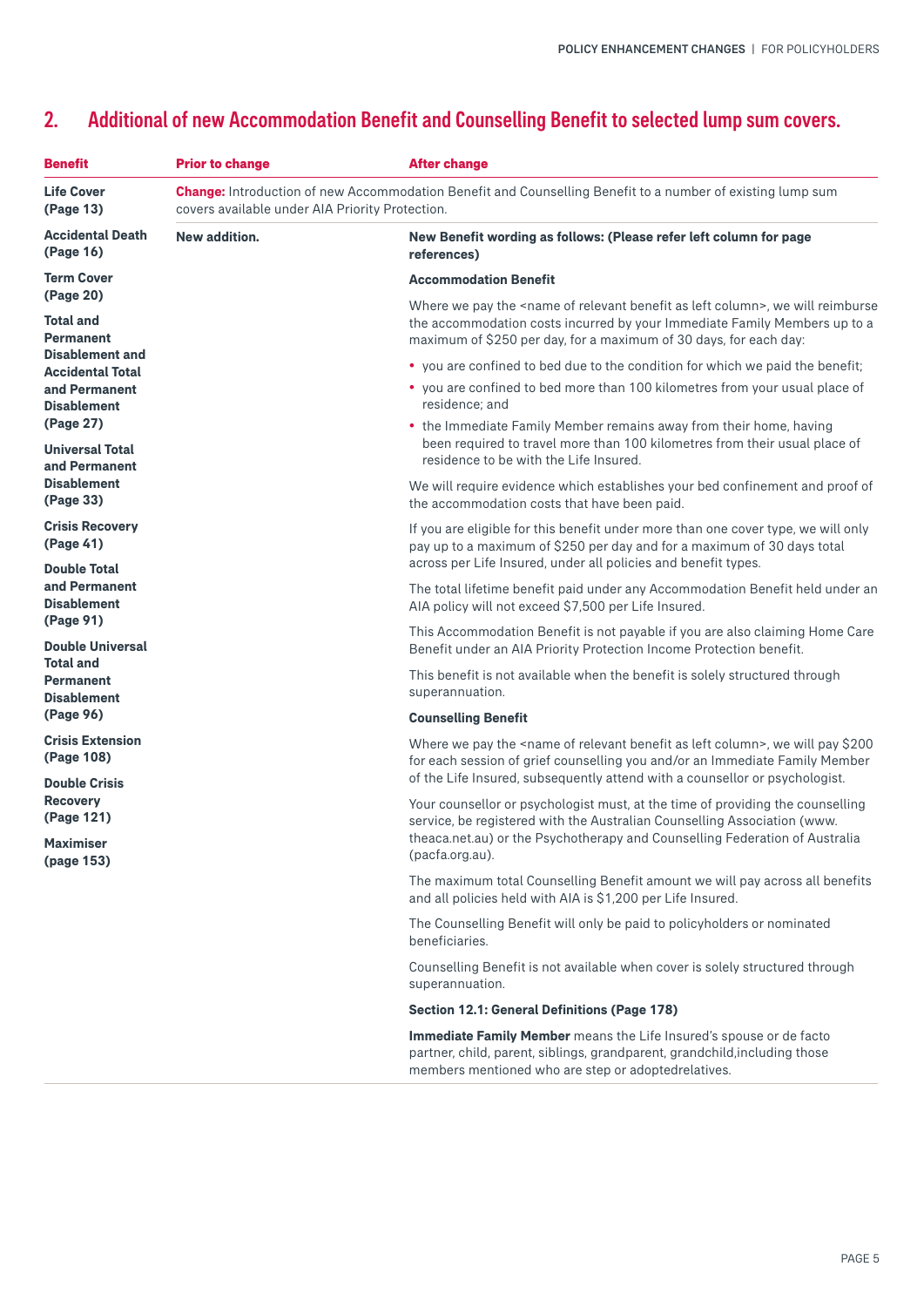### <span id="page-5-0"></span>3. Update to End Stage Liver Failure

| <b>Benefit</b>                               | <b>Prior to change</b>                                                                                          | <b>After change</b>                                                                                                      |  |  |
|----------------------------------------------|-----------------------------------------------------------------------------------------------------------------|--------------------------------------------------------------------------------------------------------------------------|--|--|
| <b>Crisis Recovery</b>                       | <b>Change:</b> Clarified the definition with minor wording adjustments                                          |                                                                                                                          |  |  |
| (Page 41);                                   | Section 12.2: Medical Definitions (Page 186)<br><b>Section 12.2: Medical Definitions (Page 193)</b>             |                                                                                                                          |  |  |
| <b>Crisis Extension</b><br>(Page 108);       | <b>End Stage Liver Failure</b> means end stage liver failure,<br>together with two of the following conditions: | <b>End Stage Liver Failure</b> means the final stage of liver<br>disease, together with two of the following conditions: |  |  |
| <b>Double Crisis</b><br>Recovery (Page 121); | permanent jaundice                                                                                              | • permanent jaundice                                                                                                     |  |  |
| <b>Income Protection</b>                     | • ascites and                                                                                                   | • ascites and                                                                                                            |  |  |
| and Income<br><b>Protection Accident</b>     | • hepatic encephalopathy.                                                                                       | • hepatic encephalopathy.                                                                                                |  |  |
| <b>Only (only applicable)</b>                |                                                                                                                 |                                                                                                                          |  |  |
| to the closed income<br>protection PLUS      |                                                                                                                 |                                                                                                                          |  |  |
| Optional benefit).                           |                                                                                                                 |                                                                                                                          |  |  |

#### 4. Update to Paralysis (total and permanent)

| <b>Benefit</b>                                                                                                       | <b>Prior to change</b>                                                                                                                                                                                                                                                                                                                                          | <b>After change</b>                                                                                                                    |  |
|----------------------------------------------------------------------------------------------------------------------|-----------------------------------------------------------------------------------------------------------------------------------------------------------------------------------------------------------------------------------------------------------------------------------------------------------------------------------------------------------------|----------------------------------------------------------------------------------------------------------------------------------------|--|
| <b>Crisis Recovery</b><br>(Page 41);                                                                                 | <b>Change:</b> Combined Diplegia, Hemiplegia, Paraplegia and Quadriplegia definitions under 'Paralysis (total and<br>permanent)' definition and clarified definitions that are under 'Paralysis (total and permanent)'                                                                                                                                          |                                                                                                                                        |  |
| <b>Crisis Extension</b>                                                                                              | <b>Section 12.2: Medical Definitions (Page 183)</b>                                                                                                                                                                                                                                                                                                             | <b>Section 12.2: Medical Definitions (Page 193)</b>                                                                                    |  |
| (Page 108);                                                                                                          | <b>Diplegia</b> (Page 186) means the total and permanent                                                                                                                                                                                                                                                                                                        | Paralysis (total and permanent) means:                                                                                                 |  |
| <b>Double Crisis</b><br><b>Recovery</b><br>(Page 121);<br><b>Family Protection</b><br>(Page 123);                    | loss of function of both sides of the body due to spinal<br>cord injury or disease, or brain injury or disease.                                                                                                                                                                                                                                                 | <b>Diplegia</b>                                                                                                                        |  |
|                                                                                                                      | Hemiplegia (Page 187) means the total and permanent<br>loss of function of one side of the body due to spinal<br>cord injury or disease, or brain injury or disease.                                                                                                                                                                                            | The total and permanent loss of use of both arms or both<br>legs, resulting from injury or sickness of the brain or spinal<br>cord; or |  |
| <b>Total and</b>                                                                                                     | <b>Paraplegia</b> (Page 188) means the total and permanent<br>loss of function of the lower limbs due to spinal cord<br>injury or disease, or brain injury or disease.<br><b>Quadriplegia</b> (Page 189) means the total and<br>permanent loss of function of the lower and upper limbs<br>due to spinal cord injury or disease, or brain injury or<br>disease. | Hemiplegia                                                                                                                             |  |
| <b>Permanent</b><br><b>Disablement</b>                                                                               |                                                                                                                                                                                                                                                                                                                                                                 | The total and permanent loss of use of one arm and one<br>leg on the same side of the body, resulting from injury or                   |  |
| (Page 27);                                                                                                           |                                                                                                                                                                                                                                                                                                                                                                 | sickness of the brain or spinal cord; or                                                                                               |  |
| <b>Life Cover Purchase</b>                                                                                           |                                                                                                                                                                                                                                                                                                                                                                 | Paraplegia                                                                                                                             |  |
| (Page 101);<br><b>Complimentary</b>                                                                                  |                                                                                                                                                                                                                                                                                                                                                                 | The total and permanent loss of use of both legs, resulting<br>from injury or sickness of the brain or spinal cord; or                 |  |
| <b>Interim Accidental</b><br><b>Crisis Recoverv</b>                                                                  |                                                                                                                                                                                                                                                                                                                                                                 | Quadriplegia                                                                                                                           |  |
| Cover (Page 201);                                                                                                    |                                                                                                                                                                                                                                                                                                                                                                 | The total and permanent loss of use of both arms and both legs.                                                                        |  |
| <b>Income Protection</b><br>(only applicable to<br>the closed income<br>protection PLUS<br><b>Optional benefit).</b> |                                                                                                                                                                                                                                                                                                                                                                 | resulting from injury or sickness of the brain or spinal cord.                                                                         |  |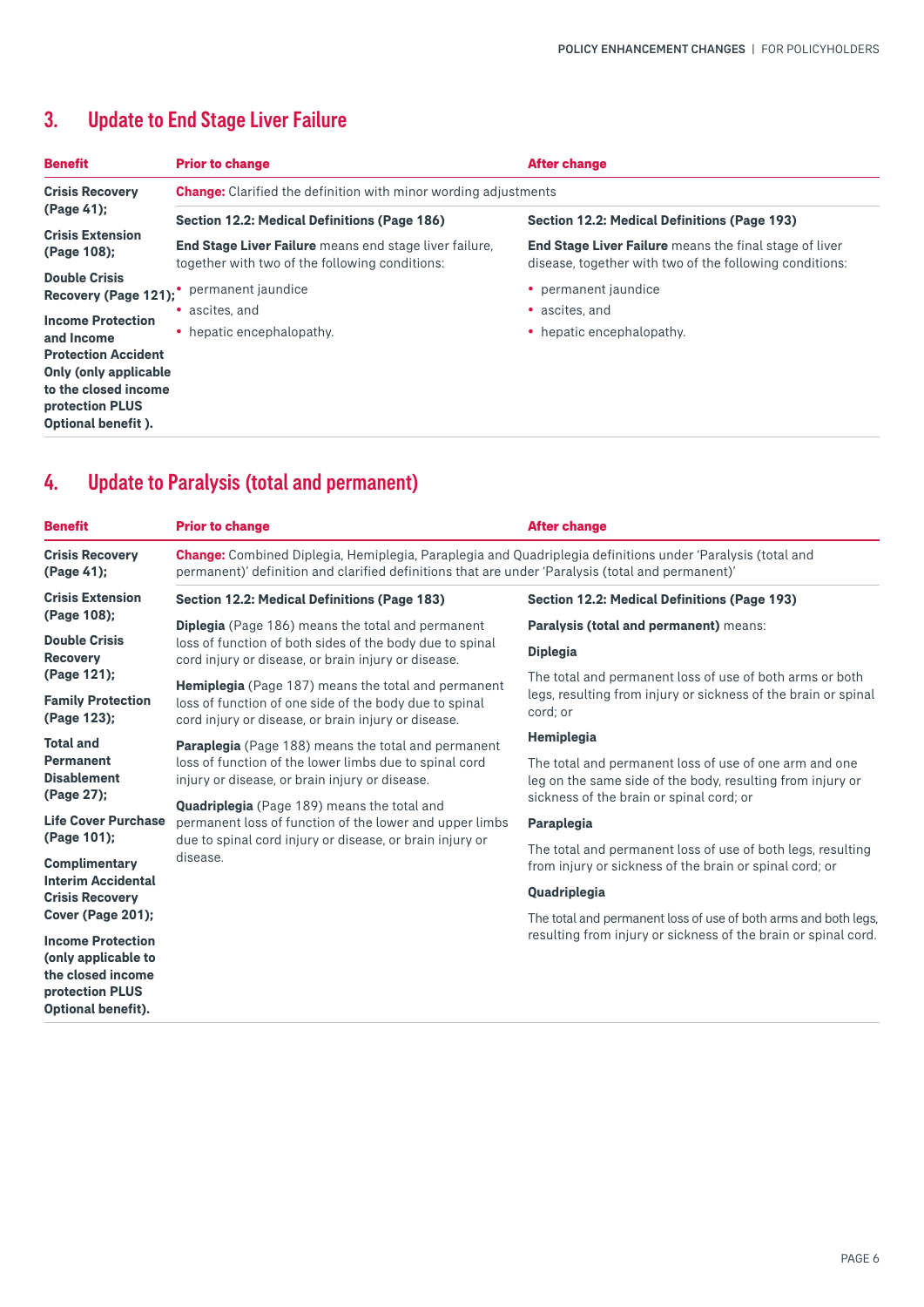| <b>Benefit</b> | <b>Prior to change</b>                                          | <b>After change</b>                         |
|----------------|-----------------------------------------------------------------|---------------------------------------------|
|                | <b>Crisis Events listed across the PDS:</b>                     | <b>Crisis Events listed across the PDS:</b> |
|                | • Diplegia                                                      | • Paralysis (total and permanent)           |
|                | • Hemiplegia                                                    |                                             |
|                | • Paraplegia                                                    |                                             |
|                | • Quadriplegia                                                  |                                             |
|                | or                                                              |                                             |
|                | · Paralysis (Diplegia, Hemiplegia, Paraplegia,<br>Quadriplegia) |                                             |
|                | or                                                              |                                             |
|                | · Diplegia, Hemiplegia, Paraplegia and Quadriplegia             |                                             |
|                | or                                                              |                                             |
|                | • Paralysis                                                     |                                             |
|                | - Diplegia                                                      |                                             |
|                | - Hemiplegia                                                    |                                             |
|                | - Paraplegia                                                    |                                             |
|                | - Quadriplegia                                                  |                                             |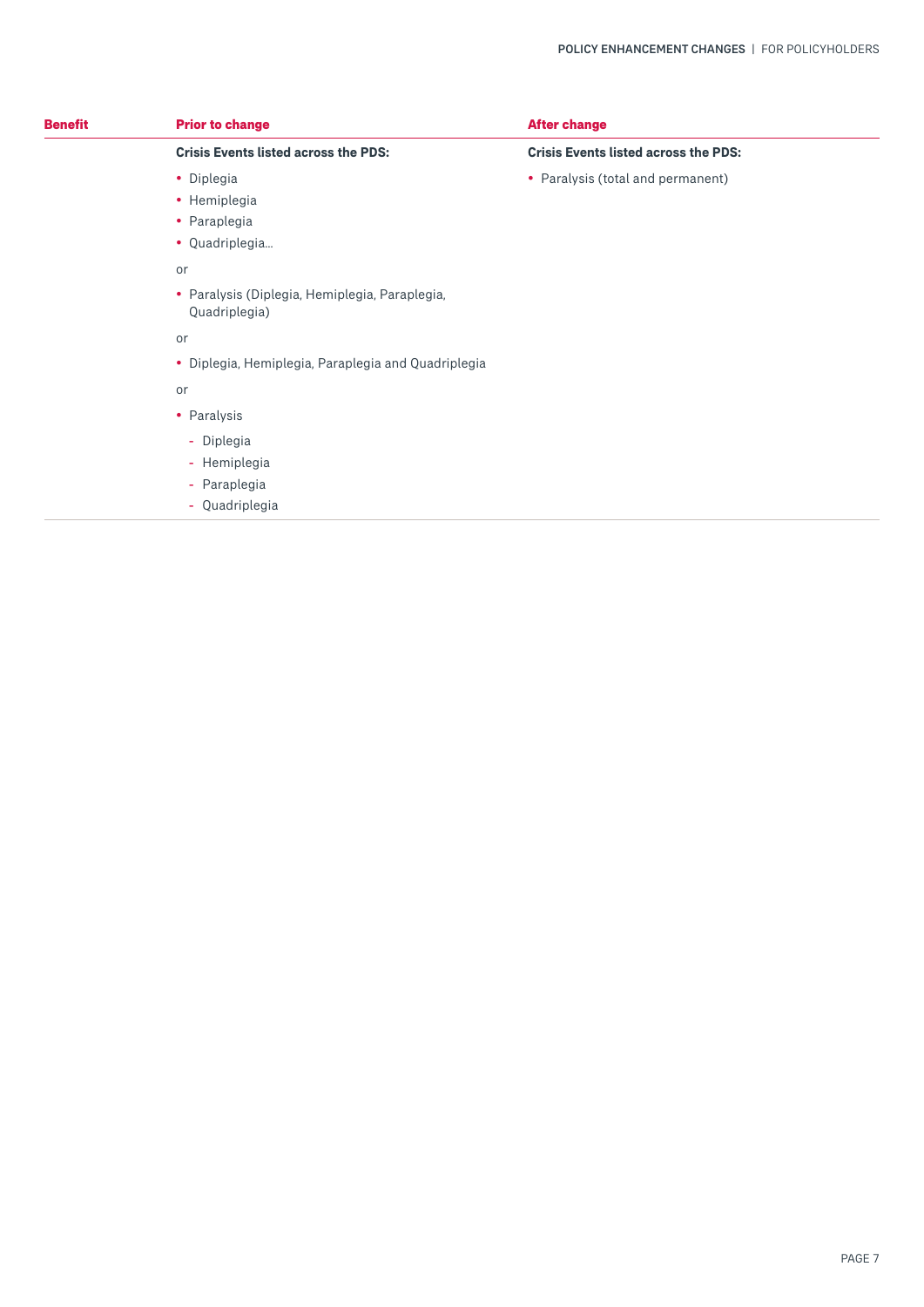| <b>Benefit</b>                                                                                                                                                                    | <b>Prior to change</b>                                                                                                                                                                                                                                                                                                                                                                                                                                             | <b>After change</b>                                                                                                                                                                                                                                                                                                                                                                                                                                                                                                                                                                                                                  |
|-----------------------------------------------------------------------------------------------------------------------------------------------------------------------------------|--------------------------------------------------------------------------------------------------------------------------------------------------------------------------------------------------------------------------------------------------------------------------------------------------------------------------------------------------------------------------------------------------------------------------------------------------------------------|--------------------------------------------------------------------------------------------------------------------------------------------------------------------------------------------------------------------------------------------------------------------------------------------------------------------------------------------------------------------------------------------------------------------------------------------------------------------------------------------------------------------------------------------------------------------------------------------------------------------------------------|
| <b>Total and</b><br><b>Permanent</b>                                                                                                                                              | <b>Change:</b> Enhanced the definition and benefits by replacing the listed Hemiplegia, Paraplegia and Quadriplegia<br>covered under the relevant benefits with 'Paralysis (total and permanent)' which also covers Diplegia.                                                                                                                                                                                                                                      |                                                                                                                                                                                                                                                                                                                                                                                                                                                                                                                                                                                                                                      |
| <b>Disablement</b><br>(Universal)                                                                                                                                                 | <b>Section 12.1: General Definitions (Page 181)</b>                                                                                                                                                                                                                                                                                                                                                                                                                | <b>Section 12.1: General Definitions (Page 188)</b>                                                                                                                                                                                                                                                                                                                                                                                                                                                                                                                                                                                  |
| (Page 33);                                                                                                                                                                        | Total and Permanent Disablement (Universal) means:                                                                                                                                                                                                                                                                                                                                                                                                                 | Total and Permanent Disablement (Universal) means:                                                                                                                                                                                                                                                                                                                                                                                                                                                                                                                                                                                   |
| <b>Universal Total</b><br>and Permanent<br><b>Disablement</b><br>(Page 33);<br><b>Double Universal</b><br><b>Total and</b><br><b>Permanent</b><br><b>Disablement</b><br>(Page 96) | you suffer Loss of Independence, or<br>a)<br>b)<br>you suffer Mental Illness (severe and permanent), or<br>you suffer one of the following, and a Medical<br>c)<br>Practitioner<br>confirms the diagnosis:<br>• Motor Neurone Disease.<br>• Hemiplegia,<br>• Paraplegia, or<br>• Quadriplegia.<br>In addition to satisfying either b) or c) above, you must<br>also satisfy each of the following requirements:<br>• you are not working (whether paid or unpaid), | you suffer Loss of Independence, or<br>a)<br>you suffer Mental Illness (severe and permanent), or<br>b)<br>you suffer one of the following, and a Medical Practitioner<br>$\circ$ )<br>confirms the diagnosis:<br>• Motor Neurone Disease, or<br>• Paralysis (total and permanent).<br>In addition to satisfying either b) or c) above, you must also<br>satisfy each of the following requirements:<br>• you are not working (whether paid or unpaid).<br>• you attend a Medical Practitioner and have undergone<br>all reasonable and usual treatment prescribed by them.<br>including (where appropriate) rehabilitation for your |
|                                                                                                                                                                                   | • you attend a Medical Practitioner and have undergone<br>all reasonable and usual treatment prescribed by<br>them, including (where appropriate) rehabilitation for<br>vour condition and                                                                                                                                                                                                                                                                         | condition, and<br>• you have become, in reasonable consideration of all<br>relevant medical and other evidence, incapacitated to<br>such an extent as to render you unlikely ever to engage                                                                                                                                                                                                                                                                                                                                                                                                                                          |

• you have become, in reasonable consideration of all relevant medical and other evidence, incapacitated to such an extent as to render you unlikely ever to engage in any business, profession, or occupation for which you are reasonably suited by education, training, or experience.

#### **Inside Super**

Under the Superannuation Life Cover Plan, you will also need to meet a condition of release, as required under superannuation law, in order to have the benefit paid to you. This means that the trustee must be reasonably satisfied that your ill health makes it unlikely that you will engage in gainful employment for which you are reasonably qualified by education, training or experience.

Depending on your circumstances, you may also need to meet the tax definition of 'disability superannuation benefit' in order to receive your benefit payment with concessional tax treatment.

You will be requested to provide medical reports from two legally qualified medical practitioners who have both certified that, because of the ill health, it is unlikely that you can ever be gainfully employed in a capacity for which you are reasonably qualified because of education, experience or training. If these are not provided, it may take the Trustee longer to determine whether you have met a condition of release, and it may affect how the benefit you receive is taxed.

- your condition, and
- 

need to meet a condition of release, as required under superannuation law, in order to have the benefit paid to you. This means that the trustee must be reasonably satisfied that your ill health makes it unlikely that you will engage in gainful employment for which you are reasonably qualified by education, training or experience.

experience. **Inside Super**

Depending on your circumstances, you may also need to meet the tax definition of 'disability superannuation benefit' in order to receive your benefit payment with concessional tax treatment.

in any business, profession, or occupation for which you are reasonably suited by education, training, or

Under the Superannuation Life Cover Plan, you will also

You will be requested to provide medical reports from two legally qualified medical practitioners who have both certified that, because of the ill health, it is unlikely that you can ever be gainfully employed in a capacity for which you are reasonably qualified because of education, experience or training. If these are not provided, it may take the Trustee longer to determine whether you have met a condition of release, and it may affect how the benefit you receive is taxed.